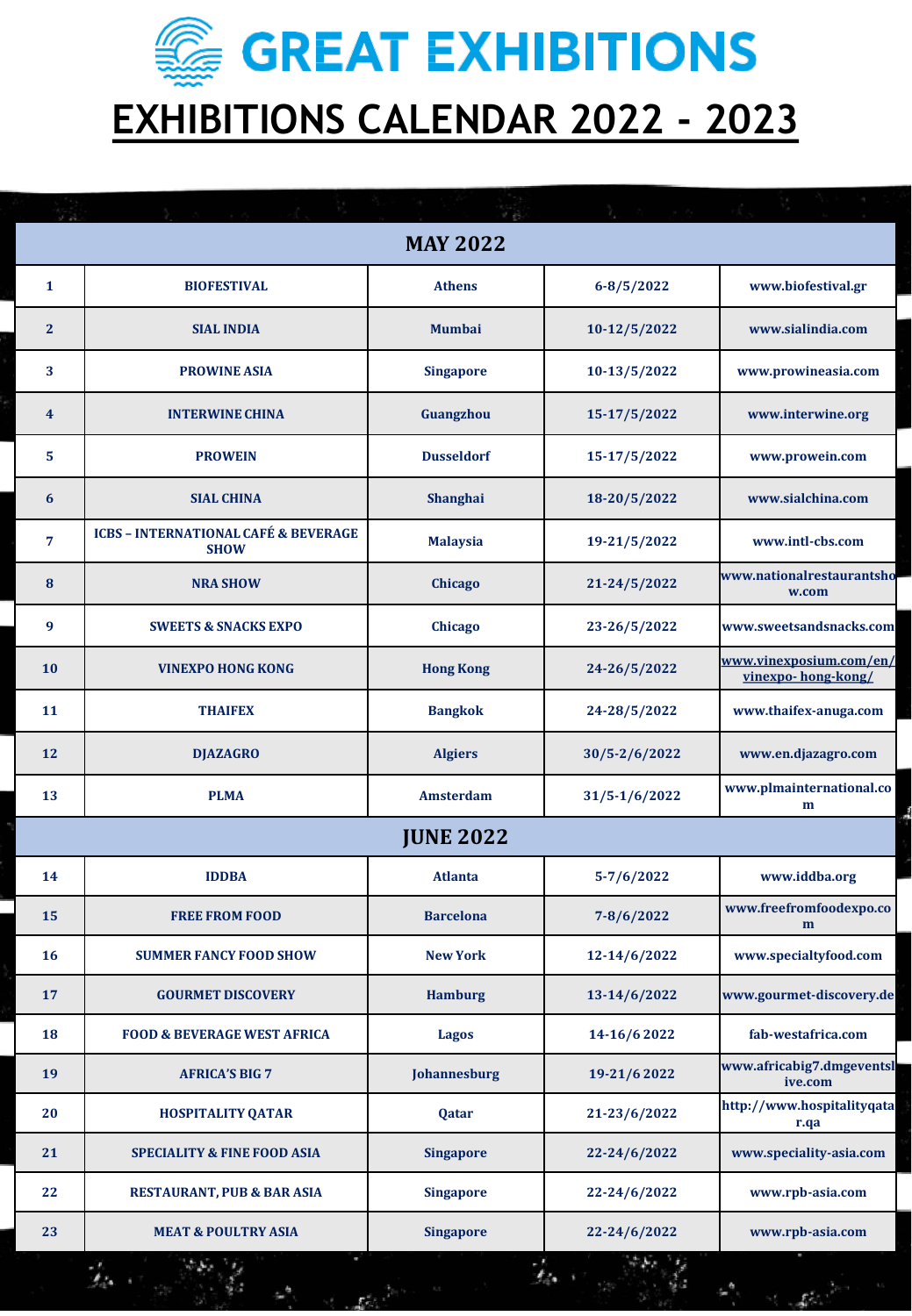## **AUGUST 2022 VINEXPO INDIA Mumbai 18-20/8/2022 [www.vinexposium.com](http://www.vinexposium.com/) SEPTEMBER 2022 SPECIALITY FINE FOOD LONDON London 5-6/9/2022 www.specialityandfinefoodf airs.co.uk PROWINE ASIA Singapore 5-8/9/2022 www.prowineasia.com ANUGA HORIZON Koeln 6-8/9/2022 https://www.anugahorizon.com/ PLANT BASED WORLD New York 8-9/9/2022 www.plantbasedworldexpo. com SANA ORGANIC Bologna 8-11/9/2022 www.sana.it SAHARA EXPO Cairo 11-14/9/2022 www.saharaexpo.com FOODEX SAUDI Riyadh 13-16/9/2022 www.sunaidiexpo.com GOURMET SELECTION Paris 18-19/9/2022 www.salon-gourmet-OCTOBER 2022 33 IRAQ AGRO FOOD Erbil 20-23/9/2022 www.iraqagrofood.com FRUIT ATTRACTION Madrid 4-6/10/2022 www.fruitattraction.com BIO EXPORTS BIO EXPORTS BIOGRAPH 2009 BIOGRAPH 2009 BIOGRAPH 2009 2019 CONFIDENTIS. 33 CNR FOOD ISTANBUL Istanbul 31/8-3/9/2022 www.cnrfoodistanbul.com SAUDI AGRO FOOD Riyadh 17-20/10/ 2022 www.saudi-agrofood.com SIAL PARIS Paris 15-19/10/2022 www.sialparis.com NATEXPO Lyon 18-20/10/ 2022 www.natexpo.com SIAL CHINA Shenzhen 27-29/10/2022 www.sialchina.com WOP Dubai October 2022 www.wop-dubai.com VINEXPO CHINA Shenzhen 31/10-2/11/2022 www.vinexposium.com/en/ vinexpo-china/shenzhen/ NOVEMBER 2022 PROWINE CHINA Shanghai 8-11/11/ 2022 www.prowinechina.com SIAL INTERFOOD INDONESIA Jakarta 9-12/11/2022 www.sialinterfood.com PLMA CHICAGO Chicago 13-15/11/2022 www.plma.com FREE FROM FOOD Amsterdam 22-23/11/2022 www.freefromfoodexpo.co m XENIA Athens 26-28/11/2022 www.xenia.gr PLANT BASED WORLD London 31/11-1/12/2022 www.plantbasedworldeuro pe.com PLMA SHANGHAI Shanghai November 2022 www.plmainternational.co m FMS – FOOD MARKET SHOW Edition 3 Virtual November 2022 www.foodmarketshow.com JULY 2022 BIOFACH Nuremberg 26-29/7/2022 [www.biofach.de](http://www.biofach.de/)**

g.,

g.

*C* GREAT EXHIBITIONS